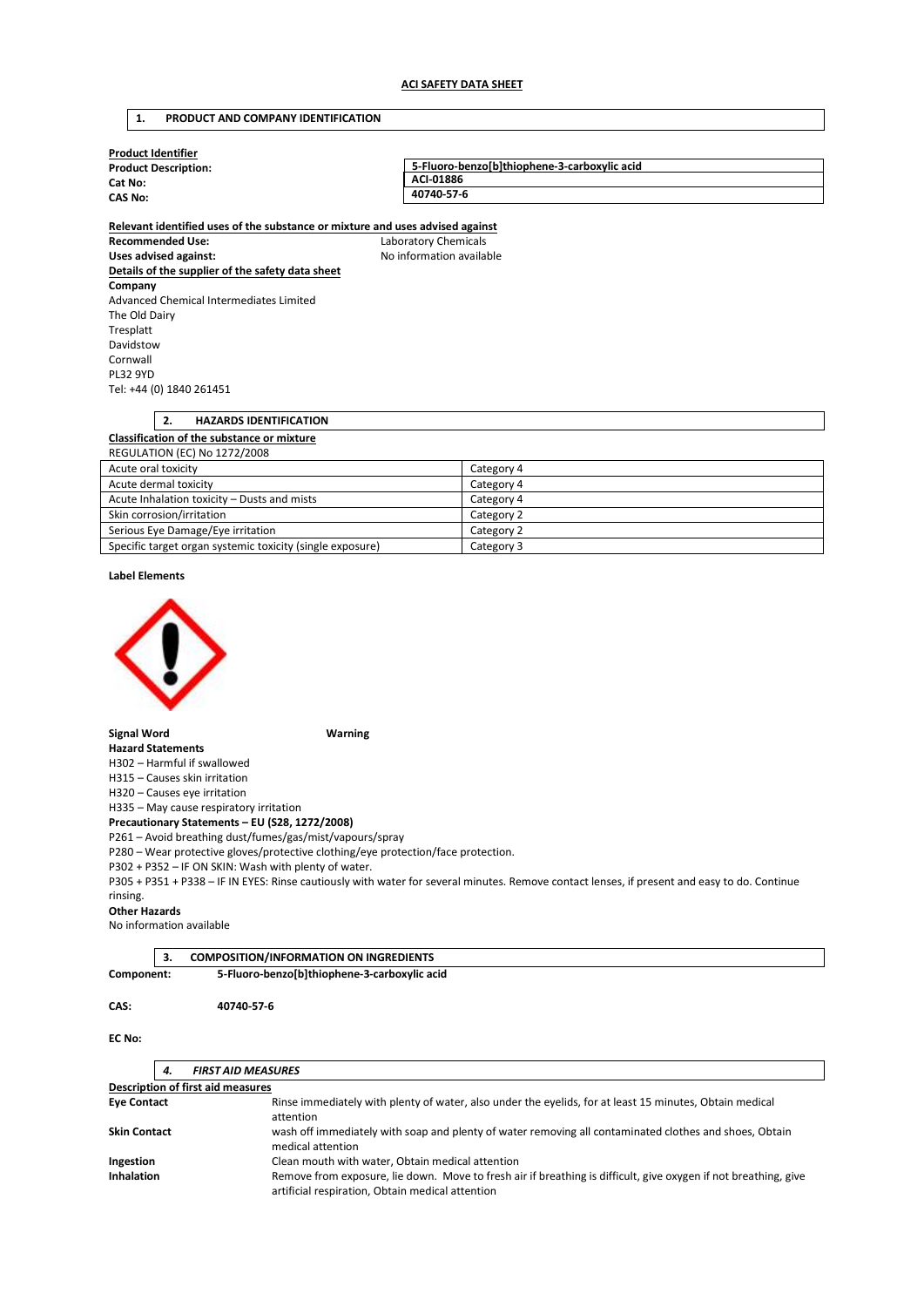# **5. FIRE-FIGHTING MEASURES**

## **Extinguishing media**

**Suitable Extinguishing Media** 

Water spray Carbon dioxide (CO2) Dry chemical foam

**Extinguishing media which must not be used for safety reasons** 

No information available

**Special hazards arising from the substance or mixture** 

Thermal decomposition can lead to release of irritating gases and vapours

# **Advice for fire-fighters**

As in any fire, wear self-contained breathing apparatus pressure-demand, MSHA/NIOSH (approved or equivalent) and full protective gear.

| <b>ACCIDENTAL RELEASE MEASURES</b><br>6.                                      |                                                                                                                                                  |
|-------------------------------------------------------------------------------|--------------------------------------------------------------------------------------------------------------------------------------------------|
| Personal precautions, protective equipment and emergency procedures           |                                                                                                                                                  |
| Ensure adequate ventilation                                                   |                                                                                                                                                  |
| <b>Environmental precautions</b>                                              |                                                                                                                                                  |
| Prevent further leakage or spillage if safe to do so                          |                                                                                                                                                  |
| Methods and material for containment and cleaning up                          |                                                                                                                                                  |
|                                                                               | Sweep up or spillage and collect in suitable container for disposal. Use suitable absorbent if required. Do not let this chemical enter the      |
| environment                                                                   |                                                                                                                                                  |
|                                                                               |                                                                                                                                                  |
| <b>HANDLING AND STORAGE</b><br>7.                                             |                                                                                                                                                  |
| <b>Precautions for Safe Handling</b>                                          |                                                                                                                                                  |
|                                                                               | Avoid contact with skin and eyes. Do not breath dust. Do not breath vapours or spray mist. Do not ingest                                         |
| <b>Conditions for Safe Storage, including any incompatibilities</b>           |                                                                                                                                                  |
| Keep in a dry, cool and well-ventilated place. Keep container tightly closed. |                                                                                                                                                  |
| <b>EXPOSURE CONTROLS/PERSONAL PROTECTION</b><br>8.                            |                                                                                                                                                  |
| <b>Control Parameters</b>                                                     |                                                                                                                                                  |
| <b>Exposure limits</b>                                                        | Not applicable                                                                                                                                   |
| No information available<br>Derived No Effect Level (DNEL)                    |                                                                                                                                                  |
| <b>Predicted No Effect Concentration</b>                                      | No information available                                                                                                                         |
| (PNEC)                                                                        |                                                                                                                                                  |
|                                                                               |                                                                                                                                                  |
| <b>Exposure Controls</b>                                                      |                                                                                                                                                  |
| <b>Engineering Measures</b>                                                   | Ensure adequate ventilation, especially in confined areas. Ensure that eyewash stations<br>and safety showers are close to workstation location. |
| <b>Personal Protective Equipment</b>                                          |                                                                                                                                                  |
| Eye protection<br>1.                                                          | Goggles                                                                                                                                          |
| 2.<br><b>Hand protection</b>                                                  | Protective gloves                                                                                                                                |
| Skin and body protection<br>3.                                                | Wear appropriate protective gloves and clothing to prevent skin exposure                                                                         |
| <b>Respiratory protection</b><br>4.                                           | Follow the OSHA respirator regulations found in 29 CFR 1910.134 OR European Standard                                                             |
|                                                                               | EN 149. Use a NIOSH/MSHA or European Standard EN 149 approved respirator                                                                         |
|                                                                               | if exposure limits are exceeded or if irritation or other symptoms are experienced.                                                              |
|                                                                               |                                                                                                                                                  |
| <b>Hygiene Measures</b>                                                       | Handle in accordance with good industrial hygiene practice                                                                                       |
| <b>Environmental Exposure Controls</b>                                        | No information available                                                                                                                         |
|                                                                               |                                                                                                                                                  |

### **9. PHYSICAL AND CHEMICAL PROPERTIES**

| <b>Physical State</b>      | Solid    |
|----------------------------|----------|
| Appearance                 | Cream    |
| <b>Boiling Point/Range</b> |          |
| <b>Melting Point/Range</b> |          |
| <b>Flash Point</b>         |          |
| <b>Molecular Formula</b>   | C9H5FO2S |
| <b>Molecular Weight</b>    | 196.20   |
|                            |          |

# **10. STABILITY AND REACTIVITY**

**Reactivity Chemical Stability**  Stable under normal conditions **Possibility of Hazardous Reactions**  Hazardous Polymerization and the Society of the No information available<br>Hazardous Reactions available No information available No information available **Conditions to Avoid**  Incompatible products. Heat. **Incompatible Materials**  Acids, bases, strong oxidizing agents, strong reducing agents, **Hazardous Decomposition Products**  In combustion emits toxic fumes.